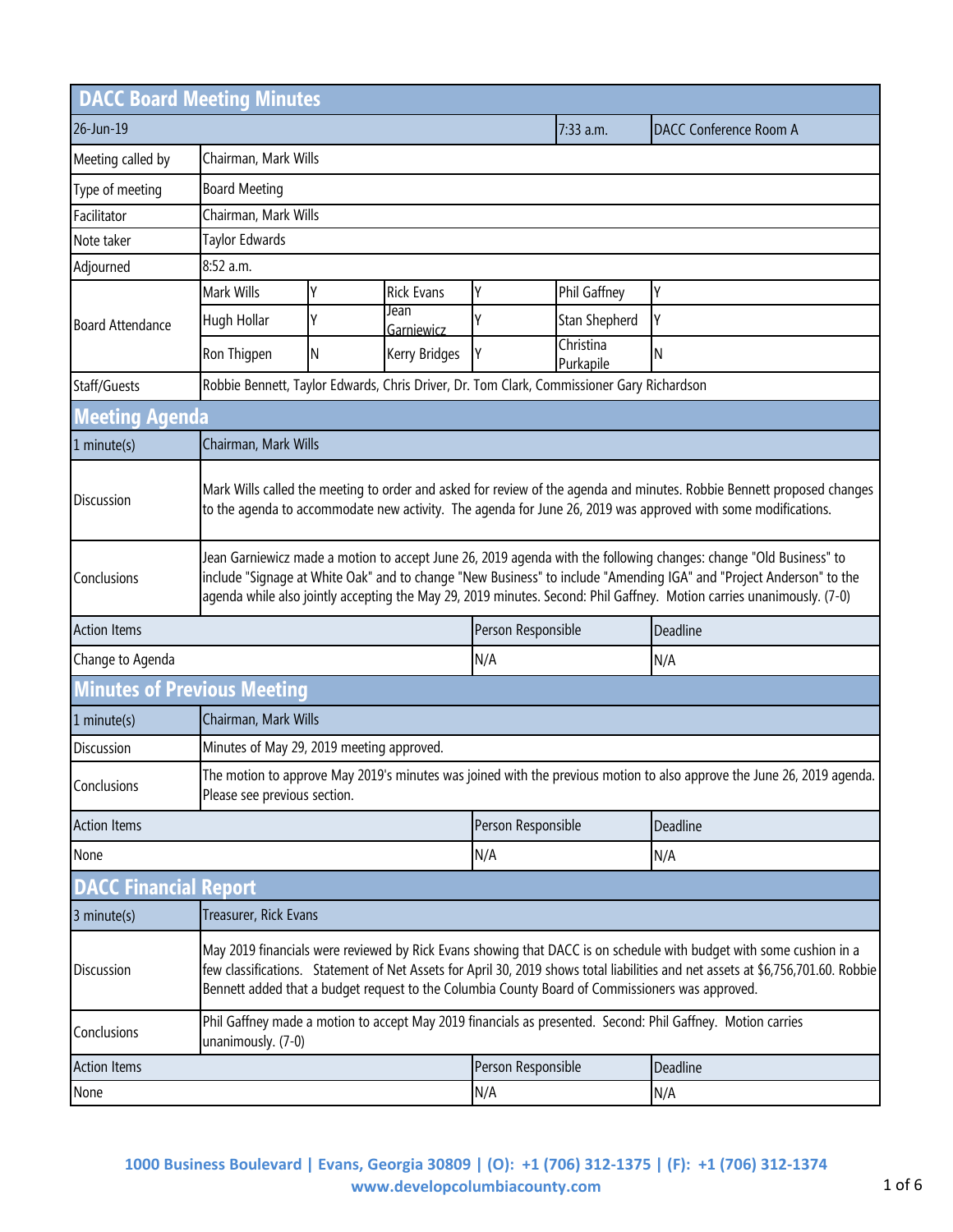| <b>Chairman's Report</b>      |                                                                                                                                                                                                                                                                                                                                                                                                                                                                                                                                                                                                                                                                                                                                                                                                                                                                                                                                                                                                                                                                                                                                                                                                                                                     |                    |     |          |     |
|-------------------------------|-----------------------------------------------------------------------------------------------------------------------------------------------------------------------------------------------------------------------------------------------------------------------------------------------------------------------------------------------------------------------------------------------------------------------------------------------------------------------------------------------------------------------------------------------------------------------------------------------------------------------------------------------------------------------------------------------------------------------------------------------------------------------------------------------------------------------------------------------------------------------------------------------------------------------------------------------------------------------------------------------------------------------------------------------------------------------------------------------------------------------------------------------------------------------------------------------------------------------------------------------------|--------------------|-----|----------|-----|
| $0$ minute(s)                 | <b>None</b>                                                                                                                                                                                                                                                                                                                                                                                                                                                                                                                                                                                                                                                                                                                                                                                                                                                                                                                                                                                                                                                                                                                                                                                                                                         |                    |     |          |     |
| Discussion                    | None                                                                                                                                                                                                                                                                                                                                                                                                                                                                                                                                                                                                                                                                                                                                                                                                                                                                                                                                                                                                                                                                                                                                                                                                                                                |                    |     |          |     |
| Conclusions                   |                                                                                                                                                                                                                                                                                                                                                                                                                                                                                                                                                                                                                                                                                                                                                                                                                                                                                                                                                                                                                                                                                                                                                                                                                                                     |                    |     |          |     |
| <b>Action Items</b>           | Person(s) Responsible<br>Deadline                                                                                                                                                                                                                                                                                                                                                                                                                                                                                                                                                                                                                                                                                                                                                                                                                                                                                                                                                                                                                                                                                                                                                                                                                   |                    |     |          |     |
| None                          |                                                                                                                                                                                                                                                                                                                                                                                                                                                                                                                                                                                                                                                                                                                                                                                                                                                                                                                                                                                                                                                                                                                                                                                                                                                     |                    | N/A |          | N/A |
| <b>DACC Committee Reports</b> |                                                                                                                                                                                                                                                                                                                                                                                                                                                                                                                                                                                                                                                                                                                                                                                                                                                                                                                                                                                                                                                                                                                                                                                                                                                     |                    |     |          |     |
| $0$ minute(s)                 | None                                                                                                                                                                                                                                                                                                                                                                                                                                                                                                                                                                                                                                                                                                                                                                                                                                                                                                                                                                                                                                                                                                                                                                                                                                                |                    |     |          |     |
| Discussion                    | None                                                                                                                                                                                                                                                                                                                                                                                                                                                                                                                                                                                                                                                                                                                                                                                                                                                                                                                                                                                                                                                                                                                                                                                                                                                |                    |     |          |     |
| Conclusions                   |                                                                                                                                                                                                                                                                                                                                                                                                                                                                                                                                                                                                                                                                                                                                                                                                                                                                                                                                                                                                                                                                                                                                                                                                                                                     |                    |     |          |     |
| <b>Action Items</b>           |                                                                                                                                                                                                                                                                                                                                                                                                                                                                                                                                                                                                                                                                                                                                                                                                                                                                                                                                                                                                                                                                                                                                                                                                                                                     | Person Responsible |     | Deadline |     |
| None                          |                                                                                                                                                                                                                                                                                                                                                                                                                                                                                                                                                                                                                                                                                                                                                                                                                                                                                                                                                                                                                                                                                                                                                                                                                                                     |                    | N/A |          | N/A |
|                               | <b>Economic Development Update</b>                                                                                                                                                                                                                                                                                                                                                                                                                                                                                                                                                                                                                                                                                                                                                                                                                                                                                                                                                                                                                                                                                                                                                                                                                  |                    |     |          |     |
| 7 minute(s)                   | Robbie Bennett and Taylor Edwards                                                                                                                                                                                                                                                                                                                                                                                                                                                                                                                                                                                                                                                                                                                                                                                                                                                                                                                                                                                                                                                                                                                                                                                                                   |                    |     |          |     |
| Discussion                    | Robbie Bennett shared the following updates:<br>* Seus Canada with GDEcD was a good conference. There were a lot of cyber-focused conversations. AU Cyber Mission<br>took place at venture capitalist campus. There were a lot of conversations about building ecosystems to support technology<br>growth and retaining start-ups in the area. Select USA with GDEcD was also very good. There were several conversations<br>with companies/projects.<br>* White Oak Business Park is getting a lot of attention. The road work is nearing completion. The remaining work is related<br>to the home owner driveways across from the entrance.<br>* Timber harvesting on the North side of White Oak has begun.<br>Taylor Edwards shared the following updates:<br>*HR Group- meeting on July 10, 2019. Melissa Furman will be the guest speaker presenting on the topic of recruiting and<br>retaining workforce.<br>* Working on printed materials and content generation for our marketing efforts.<br>* Industry Appreciation Night with the Augusta GreenJackets will be 06/26/2019. This is a regional event with Richmond,<br>Aiken, and Burke Counties. We distributed 100 tickets to manufacturing, distribution, and technology companies. |                    |     |          |     |
| Conclusions                   |                                                                                                                                                                                                                                                                                                                                                                                                                                                                                                                                                                                                                                                                                                                                                                                                                                                                                                                                                                                                                                                                                                                                                                                                                                                     |                    |     |          |     |
| <b>Action Items</b>           |                                                                                                                                                                                                                                                                                                                                                                                                                                                                                                                                                                                                                                                                                                                                                                                                                                                                                                                                                                                                                                                                                                                                                                                                                                                     | Person Responsible |     | Deadline |     |
| None                          |                                                                                                                                                                                                                                                                                                                                                                                                                                                                                                                                                                                                                                                                                                                                                                                                                                                                                                                                                                                                                                                                                                                                                                                                                                                     |                    | N/A |          | N/A |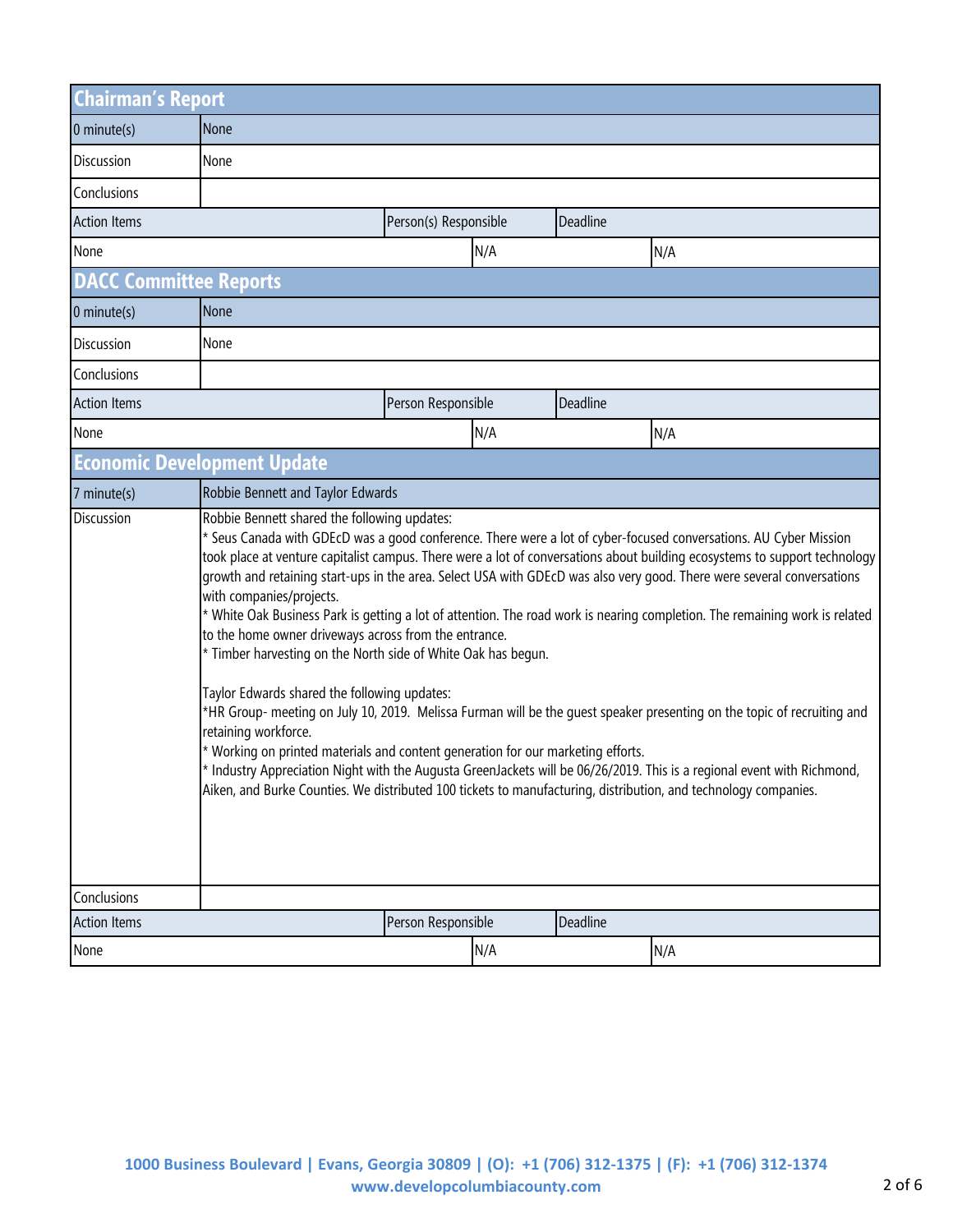| <b>Old Business</b>                  |                                                                                                                                                                                                                                                                                                                                                                                                                                                                                                                                                                                                                                                                                                                                                                                                                                                                                                                                                                                                                                                                                                                                                                                                                                                                                                                                                                                                                                                                                                                                                                                                                                                                                                                |                           |          |  |
|--------------------------------------|----------------------------------------------------------------------------------------------------------------------------------------------------------------------------------------------------------------------------------------------------------------------------------------------------------------------------------------------------------------------------------------------------------------------------------------------------------------------------------------------------------------------------------------------------------------------------------------------------------------------------------------------------------------------------------------------------------------------------------------------------------------------------------------------------------------------------------------------------------------------------------------------------------------------------------------------------------------------------------------------------------------------------------------------------------------------------------------------------------------------------------------------------------------------------------------------------------------------------------------------------------------------------------------------------------------------------------------------------------------------------------------------------------------------------------------------------------------------------------------------------------------------------------------------------------------------------------------------------------------------------------------------------------------------------------------------------------------|---------------------------|----------|--|
| 20 minute(s)                         | Robbie Bennett                                                                                                                                                                                                                                                                                                                                                                                                                                                                                                                                                                                                                                                                                                                                                                                                                                                                                                                                                                                                                                                                                                                                                                                                                                                                                                                                                                                                                                                                                                                                                                                                                                                                                                 |                           |          |  |
| Discussion                           | DACC previously requested bids for signage at White Oak Business Park. After only receiving 1 steep submission, activity<br>related to signage temporarily stalled. DACC later learned of Columbia County-based Finuf Signs and reached out for a<br>quote. Finuf submitted a proposal that was to not exceed 200K for signage (a median and corner sign) and 35K for<br>landscaping. This bid was more competitive and had much more room for negotiation. DACC staff met with Finuf signs last<br>week to discuss ways to further reduce costs and materials needed. DACC is waiting on an updated proposal and sketch<br>with new specifications. DACC Board of Directors discussed the minor changes to design, electric needs, landscaping,<br>future covenants, sustainability, and future fee schedule. There was further discussion on sharing new drawings via e-mail<br>and allowing final approval to happen at Property Committee on July 12, 2019. Robbie Bennett recommended that funds<br>come from Development Money Market- Development Class.                                                                                                                                                                                                                                                                                                                                                                                                                                                                                                                                                                                                                                                |                           |          |  |
| Conclusions                          | Hugh Hollar made a motion to move forward with Finuf Signs and to not exceed \$235,000 for costs related to sign and<br>landscaping with final approval to go to Property Committee. Second: Jean Garniewicz. Motion passed. (7-0)                                                                                                                                                                                                                                                                                                                                                                                                                                                                                                                                                                                                                                                                                                                                                                                                                                                                                                                                                                                                                                                                                                                                                                                                                                                                                                                                                                                                                                                                             |                           |          |  |
| <b>Action Items</b>                  |                                                                                                                                                                                                                                                                                                                                                                                                                                                                                                                                                                                                                                                                                                                                                                                                                                                                                                                                                                                                                                                                                                                                                                                                                                                                                                                                                                                                                                                                                                                                                                                                                                                                                                                | Person Responsible        | Deadline |  |
| Final approval for White Oak Signage |                                                                                                                                                                                                                                                                                                                                                                                                                                                                                                                                                                                                                                                                                                                                                                                                                                                                                                                                                                                                                                                                                                                                                                                                                                                                                                                                                                                                                                                                                                                                                                                                                                                                                                                | <b>Property Committee</b> | N/A      |  |
| <b>New Business</b>                  |                                                                                                                                                                                                                                                                                                                                                                                                                                                                                                                                                                                                                                                                                                                                                                                                                                                                                                                                                                                                                                                                                                                                                                                                                                                                                                                                                                                                                                                                                                                                                                                                                                                                                                                |                           |          |  |
| 33 minute(s)                         | Robbie Bennett                                                                                                                                                                                                                                                                                                                                                                                                                                                                                                                                                                                                                                                                                                                                                                                                                                                                                                                                                                                                                                                                                                                                                                                                                                                                                                                                                                                                                                                                                                                                                                                                                                                                                                 |                           |          |  |
| Discussion                           | There were two items for New Business. 1) There is a need to enter an amended IGA between DACC and CCBOC regarding<br>land on Industrial Park Drive that was swapped with Storm Water with the intent of being sold to a project. The project<br>located elsewhere within the county and no longer has a need. Scott Johnson requested that the IGA be amended to reflect<br>the transactional history and the new intent of the land, which is to be sold for purposes related to trade and industry.<br>Legal Counsel recommended this be done to increase clarity in the parcel's history. 2) Project Anderson is a proposed<br>development on the 26 AC tract on John Deere Parkway to help meet warehousing needs in the region. The project<br>originally wanted right-of-way to allow for a larger building but it was not considered excess right-of-way. They have since<br>modified plans to reflect those changes but there are still several variances that need to go before the Board of Directors: 1)<br>truck doors facing roadway and 2) the 70-ft setback requirements. Ultimately, it will be a tilt concrete facility that is very<br>well landscaped. Our variances will not supersede the county's variances but we will support the project as it moves<br>through the county offices. There was discussion about roadwork along John Deere Parkway that is intended to mitigate a<br>stacking issue, issues surrounding antiquated covenants and a non-functioning HOA for Horizon South Industrial Park, and<br>the submitted site plan for Project Anderson. Legal counsel advised that there were no necessary amendments to<br>covenants to be made, just variances to be granted. |                           |          |  |
| Conclusions                          | Jean Garniewicz made a motion to give Executive Committee the ability to approve and/or change the IGA for Industrial<br>Boulevard. Second: Rick Evans. Motion passed. (7-0) There was a second motion to amend the previous motion to allow the<br>Executive Director and Chairman of the Board of Directors to approve and/or change the new IGA. Second: Hugh Hollar.<br>Motion passed. (7-0) A third motion was made by Phil Gaffney for the DACC Board of Directors to endorse Project<br>Anderson's development plan as outlined by the Executive Director. Second: Stan Shepherd. Motion passed. (7-0)                                                                                                                                                                                                                                                                                                                                                                                                                                                                                                                                                                                                                                                                                                                                                                                                                                                                                                                                                                                                                                                                                                  |                           |          |  |
| <b>Action Items</b>                  |                                                                                                                                                                                                                                                                                                                                                                                                                                                                                                                                                                                                                                                                                                                                                                                                                                                                                                                                                                                                                                                                                                                                                                                                                                                                                                                                                                                                                                                                                                                                                                                                                                                                                                                | Person Responsible        | Deadline |  |
| None                                 |                                                                                                                                                                                                                                                                                                                                                                                                                                                                                                                                                                                                                                                                                                                                                                                                                                                                                                                                                                                                                                                                                                                                                                                                                                                                                                                                                                                                                                                                                                                                                                                                                                                                                                                | N/A                       | N/A      |  |
| <b>Calendar of Events</b>            |                                                                                                                                                                                                                                                                                                                                                                                                                                                                                                                                                                                                                                                                                                                                                                                                                                                                                                                                                                                                                                                                                                                                                                                                                                                                                                                                                                                                                                                                                                                                                                                                                                                                                                                |                           |          |  |
| $0$ minute(s)                        |                                                                                                                                                                                                                                                                                                                                                                                                                                                                                                                                                                                                                                                                                                                                                                                                                                                                                                                                                                                                                                                                                                                                                                                                                                                                                                                                                                                                                                                                                                                                                                                                                                                                                                                |                           |          |  |
| <b>Discussion</b>                    | None                                                                                                                                                                                                                                                                                                                                                                                                                                                                                                                                                                                                                                                                                                                                                                                                                                                                                                                                                                                                                                                                                                                                                                                                                                                                                                                                                                                                                                                                                                                                                                                                                                                                                                           |                           |          |  |
| Conclusions                          | None                                                                                                                                                                                                                                                                                                                                                                                                                                                                                                                                                                                                                                                                                                                                                                                                                                                                                                                                                                                                                                                                                                                                                                                                                                                                                                                                                                                                                                                                                                                                                                                                                                                                                                           |                           |          |  |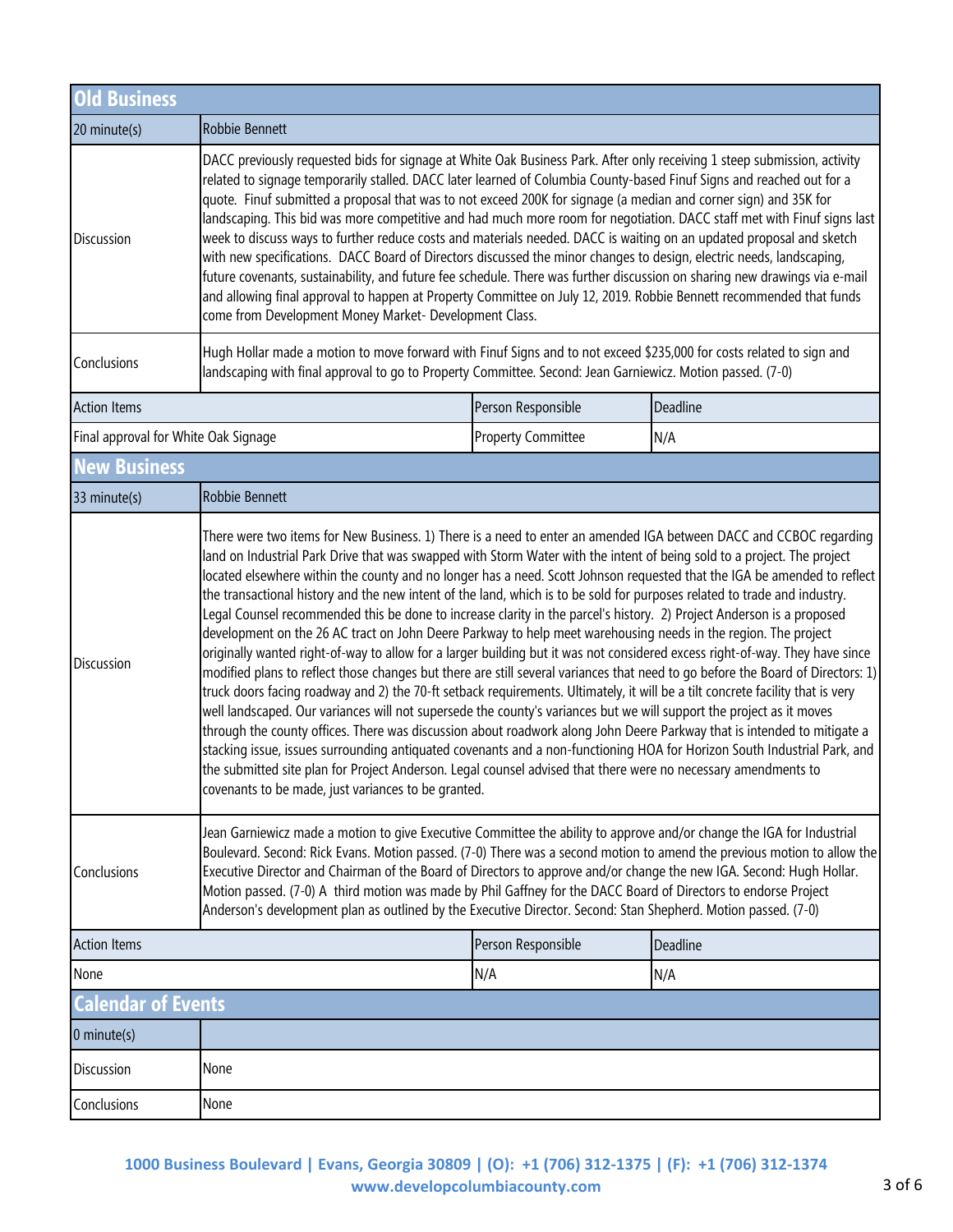| <b>Action Items</b>   | Person Responsible | Deadline |  |  |
|-----------------------|--------------------|----------|--|--|
| None                  | N/A                | N/A      |  |  |
| <b>Closed Session</b> |                    |          |  |  |
| $0$ minute(s)         |                    |          |  |  |
| Discussion            |                    |          |  |  |
| Conclusions           |                    |          |  |  |
| <b>Action Items</b>   | Person Responsible | Deadline |  |  |
| None                  | N/A                | N/A      |  |  |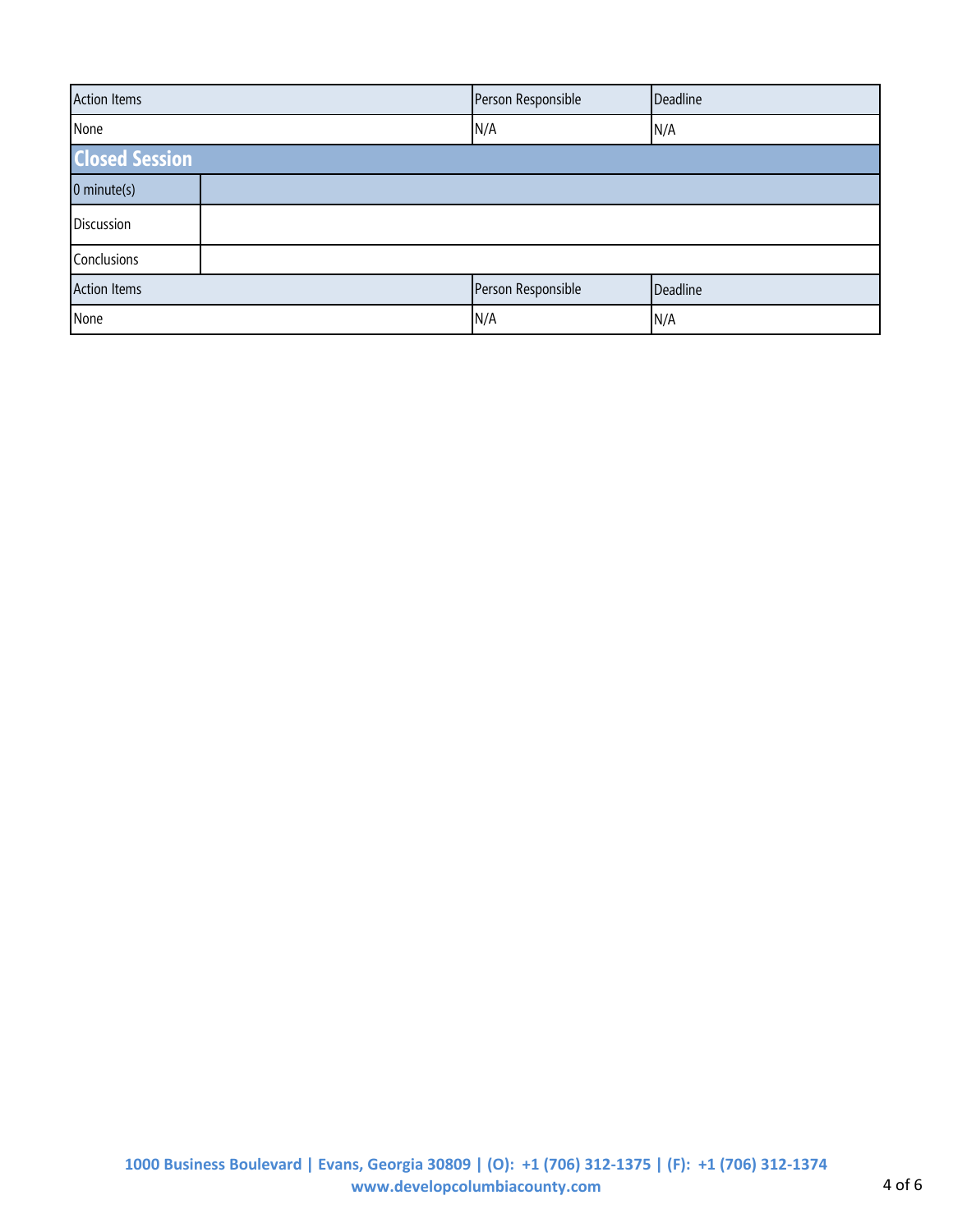| <b>Public Comments</b> |                                                                                                                                                                                                                                                                                                                                                                                                                                                                                                                                                                                                                                                                                                                                                                                                                                                                                                                                                                                                                                                                                                                                                                                                                                                                                                                                                         |                    |          |  |
|------------------------|---------------------------------------------------------------------------------------------------------------------------------------------------------------------------------------------------------------------------------------------------------------------------------------------------------------------------------------------------------------------------------------------------------------------------------------------------------------------------------------------------------------------------------------------------------------------------------------------------------------------------------------------------------------------------------------------------------------------------------------------------------------------------------------------------------------------------------------------------------------------------------------------------------------------------------------------------------------------------------------------------------------------------------------------------------------------------------------------------------------------------------------------------------------------------------------------------------------------------------------------------------------------------------------------------------------------------------------------------------|--------------------|----------|--|
| 10 minute(s)           | Commissioner Gary Richardson, Stan Shepherd, Jean Garniewicz, and Phil Gaffney                                                                                                                                                                                                                                                                                                                                                                                                                                                                                                                                                                                                                                                                                                                                                                                                                                                                                                                                                                                                                                                                                                                                                                                                                                                                          |                    |          |  |
| <b>Discussion</b>      | Tammy Shepherd shared:<br>* Budget was approved last Tuesday<br>* Gateway BLVD was moved to the consent agenda and is anticipated to move quickly with a likely completion at the end<br>of the year.<br>* CCBOC did a group tour of the Performing Arts Center, which is progressing nicely. They anticipate completion to be by<br>next summer.<br>* Columbia County Chamber is focused on finishing it's accreditation submission by August 31st.<br>Stan Shepherd shared on Dr. Tom Clark's behalf:<br>* There is a tremendous amount of activity moving at Fort Gordon.<br>Cyber Warfare Support Battalion was activated recently (now 50 people but will grow to 650).<br>* A team from Warner Robins will be visiting to lead a discussion regarding how to prepare/best lessons learned from their<br>rapid growth.<br>* There is regional collaboration surrounding an Office of Economic Administration grant.<br>* Fort Gordon is currently experimenting with solutions surrounding ongoing traffic at Gate 2.<br>Phil Gaffney, Jean Garniewicz, and Stan Shepherd all commented on the Development Authority training that they recently<br>completed. There was discussion on how well DACC operates as an authority and with the county. Not all communities<br>have the same story. Overall, training was beneficial and informational. |                    |          |  |
| Conclusions            | None                                                                                                                                                                                                                                                                                                                                                                                                                                                                                                                                                                                                                                                                                                                                                                                                                                                                                                                                                                                                                                                                                                                                                                                                                                                                                                                                                    |                    |          |  |
| <b>Action Items</b>    |                                                                                                                                                                                                                                                                                                                                                                                                                                                                                                                                                                                                                                                                                                                                                                                                                                                                                                                                                                                                                                                                                                                                                                                                                                                                                                                                                         | Person Responsible | Deadline |  |
| None                   |                                                                                                                                                                                                                                                                                                                                                                                                                                                                                                                                                                                                                                                                                                                                                                                                                                                                                                                                                                                                                                                                                                                                                                                                                                                                                                                                                         | N/A                | N/A      |  |